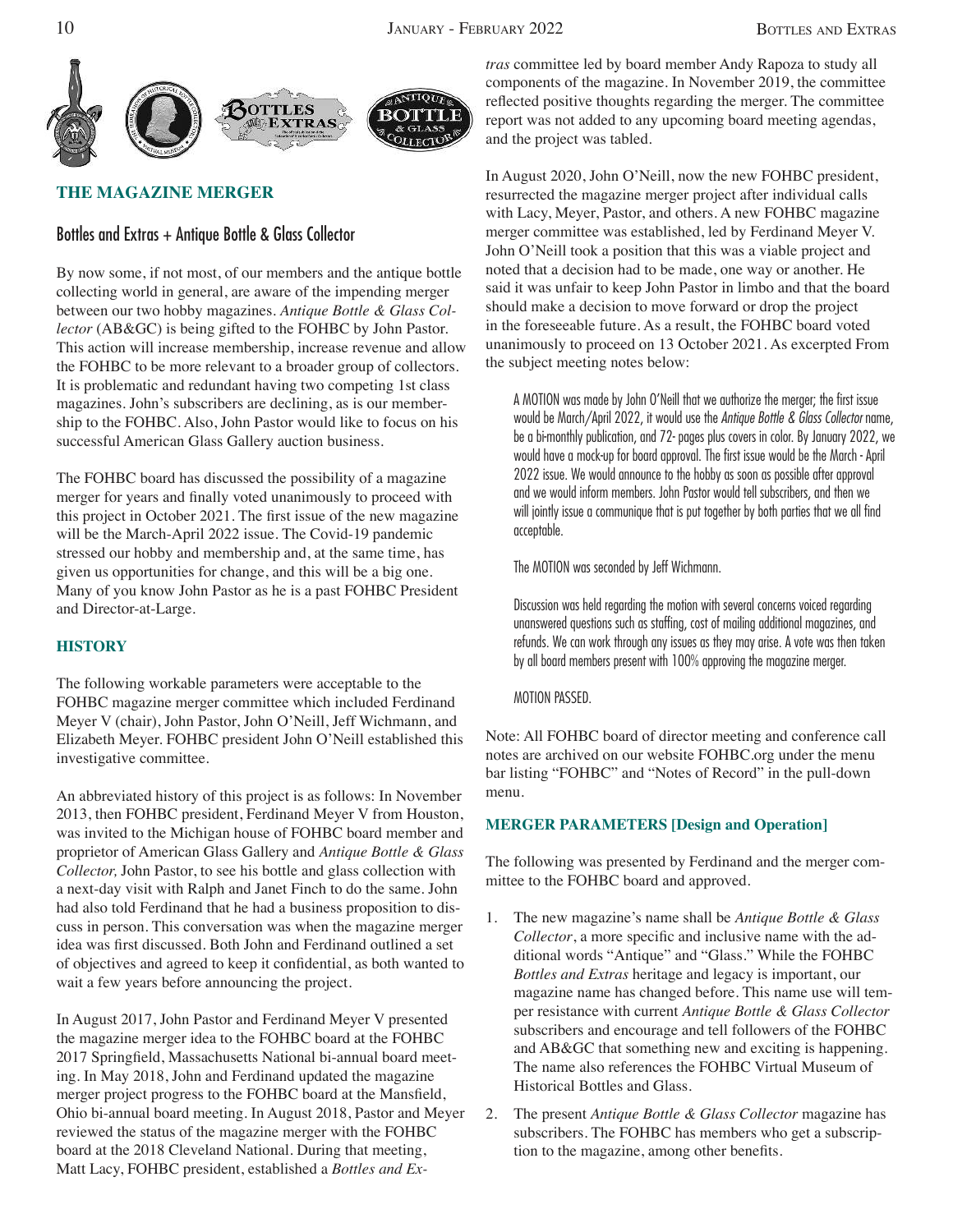- 3. A new hybrid look for the magazine shall follow a design effort led by Ferdinand Meyer V, as art director, working with a design staff of his choosing. This process would happen in late 2021. The FOHBC magazine committee and the board would eventually approve any new designs at various stages along the process. There is no cost to the FOHBC as these design services are donated.
- 4. The new magazine will be still be 72 pages, plus covers, and printed in four color which is the present format of *Bottles and Extras*.
- 5. The FOHBC will maintain the FOHBC *Bottles and Extras* article format, including more research-based and lengthier articles. This objective may be a result of having more pages than AB&GC. The FOHBC will contact selected authors. No authors are presently compensated at AB&GC.
- 6. The publication of the new magazine shall follow a bimonthly publication schedule (six times a year) and not the *Antique Bottle & Glass Collector* monthly publication schedule. The FOHBC decided that twelve annual issues was too much work for the larger format magazine. A smaller magazine was considered but discounted as the FOHBC has more membership information to convey, longer, more indepth articles, and more support images. The foundation of the FOHBC is education.
- 7. The FOHBC will remind AB&GC subscribers, who are used to a magazine mailed to them once a month, that *Bottles and Extras* is twice the size and that a digital newsletter would be issued between the magazine issues. The FOHBC will stress membership benefits to the new subscribers.
- 8. The magazine printer will be ModernLitho (FOHBC printer). The FOHBC will consider getting a competitive price from BRD Printing, Inc. (AB&GC printer) when renewing the print contract. The FOHBC is in the midst of a 3-year contract with ModernLitho and is very pleased with their service and pricing.
- 9. The in-house FOHBC leadership for the new magazine shall follow the current setup with one exception as no director is leading this effort at this time. This process needs to be resolved and will be handled by Ferdinand Meyer V, who has good understanding of all components of the magazine.
- 10. The FOHBC will outsource the new magazine to a design studio or free-lancers working for Ferdinand and Elizabeth Meyer. Martin Van Zant, our previous editor, has decided to resign from his editor position due to conflicting commitments and his teaching profession.
- 11. The magazine editor has been a compensated position at \$1,200 an issue, six times a year. This arrangement shall remain in effect though the committee felt that this cost was on the low side. No action at this time.
- 12. John Pastor initially suggested using AB&GC staff to produce the magazine. The FOHBC asked John's designer and business manager to consider a contracted position as they will be out of work with the merger. Both graciously declined. They will continue to work with John in his auction business.
- 13. The new magazine should have the same group of proofreaders or something similar (Val Berry, Bill Baab, Elizabeth Meyer). We need to get some fresh eyes from the FOHBC membership. Elizabeth Lacy recently retired from this position. The FOHBC will contact AB&GC proofreaders to see if they would like to continue.
- 14. Elizabeth Meyer will continue to manage general FOHBC operations as FOHBC business manager. This position will be labor-intensive at first with the influx of new members.
- 15. The FOHBC has not had a Membership Director in many years, and Elizabeth Meyer has been filling both positions. The board is discussing a compensated \$500 a month Membership Director position to help in the transition. This person would also sell magazine ads, keep up the digital membership directory, maintain our show calendar, and manage our social media, among other tasks.
- 16. The FOHBC is considering an Advertising Director. This new position is critical in making money for each issue and managing a well-balanced stream of revenue for the magazine. This position could be commissioned but will still be a volunteer position. We typically make a lot of money with souvenir program advertising. We need to apply a similar strategy to the magazine.
- 17. The FOHBC is also considering a Social Media Director to enhance and embellish the FOHBC image and exposure. The position is for membership news, events, and the general wellbeing of the FOHBC.
- 18. A more robust method to solicit, nest, and plan articles for downstream use is critical. We are presently using Google Docs to hold and organize a working inventory of articles.
- 19. AB&GC and FOHBC subscribers and members will receive a letter of explanation at an appropriate time to explain the magazine merger. The letter will pull details from this report. The FOHBC will formally issue the letter in December 2021. John Pastor will announce similarly in early January 2022.
- 20. The new magazine's first issue was first scheduled for the first half of 2022. As noted previously, March/April 2022 was eventually decided. Both John and Ferdinand could not guarantee a working relationship after this date due to other commitments. The timing is right.
- 21. Past AB&GC magazines should be indexed and listed online within the FOHBC Members Portal for research purposes, as we do with *Bottles and Extras*.

## **MERGER PARAMETERS [Financial]**

- 1. Elizabeth Meyer and Libby Smith (AB&GC counterpart) have compared magazine distribution lists to determine overlaps and net gain. John Pastor sent his latest list to Elizabeth on 06 March 2021. The FOHBC will obtain an updated list.
- 2. ModernLitho has budget-priced the printing of 1,500, 2,000, and 2,500 magazines.
- 3. John Pastor will not be giving the FOHBC any money for subscriptions except any new paid subscriptions postmarked from 01 January 2022 and out. This procedure was a stipula-